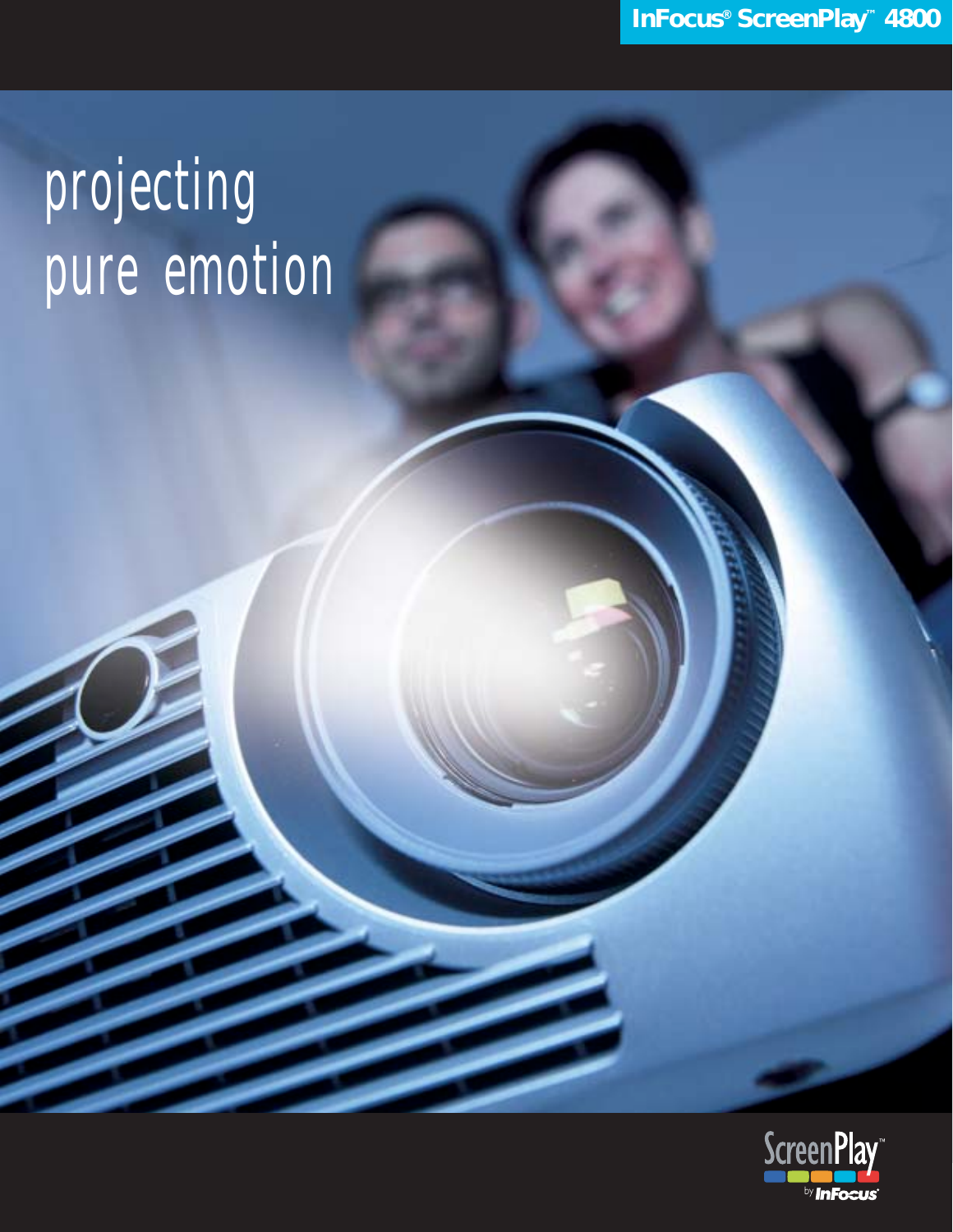## Looking for a big screen?



*It's the size of the image that puts the theater in home theater. With a screen size of up to 12 feet, the ScreenPlay 4800 makes those so-called big-screens seem puny. Get a true theater for your home, with easy setup and use with your satellite receiver, DVD player,VCR, and more.*

#### **A HOME THEATER WITH AN IMAGE AS BIG AS, WELL, ATHEATER**

The ScreenPlay 4800 projector gives you a diagonal screen size that's measured in feet, not inches. As in up to 12 feet (3.6 meters). So big, basketball players will be life-size. And video game characters look like they could actually take you on. An optical zoom lens lets you expand the image to fit virtually any size screen from any location. Wide-screen capability gives you movie-theater format, so you—and all of your friends—won't miss a bit of the action.

### **ACTION HEROES SHOULDN'T LOOK LIKE ACTION FIGURES**

Surprisingly, many home theaters lack a large image display. Only projection can deliver monumental images. Fifty-inch screens seem laughable after you experience the ScreenPlay 4800. This projector will open your eyes to a new image definition and clarity that's far superior to plasma—nothing produces a thinner image than projection.





**InFocus® ScreenPlay™ 4800**

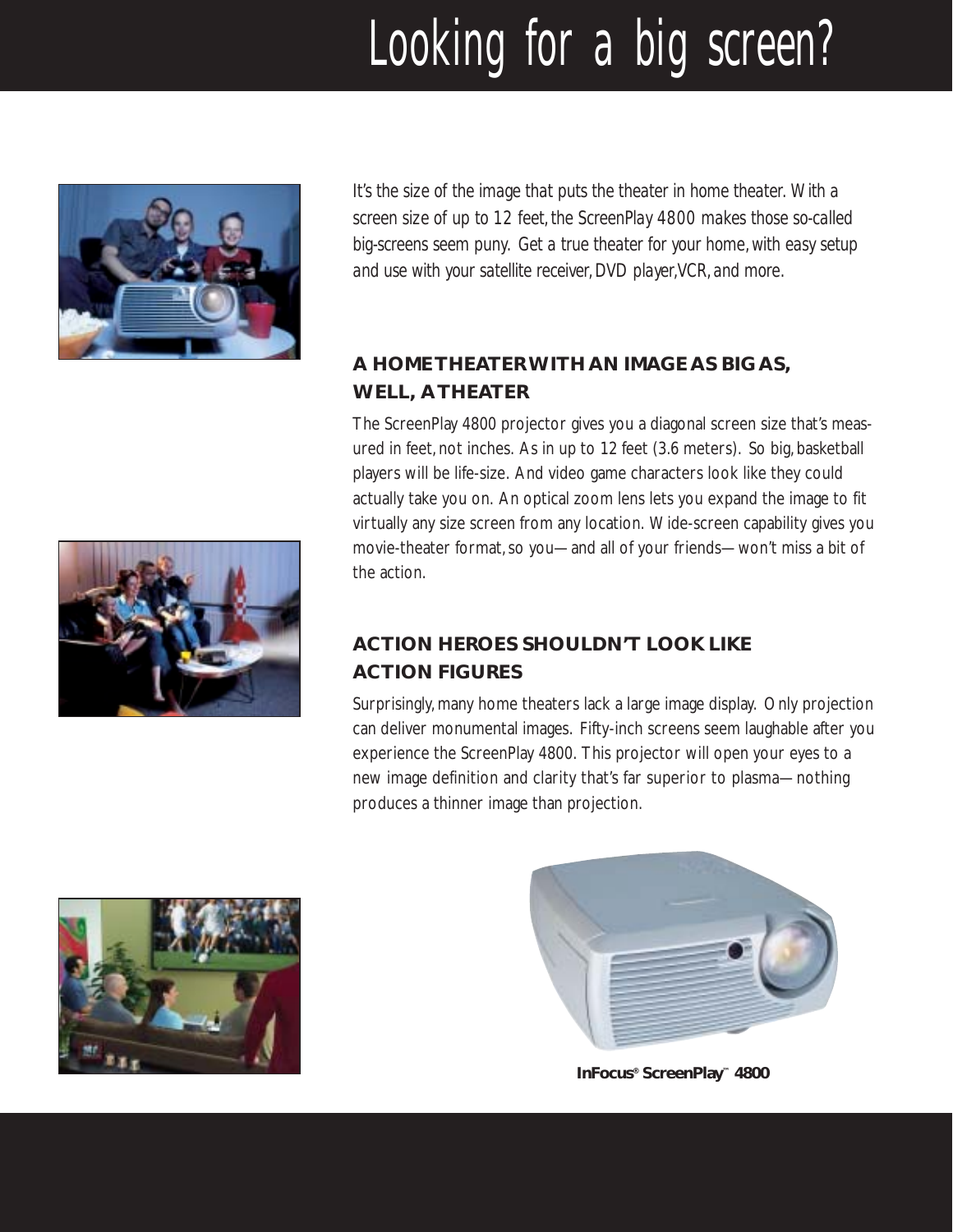## You can't miss this one.

#### **EXPERIENCE THE IMPACT OF PROJECTION. DETAIL, DETAILS.**

Stunning images come from attention to detail. First, Digital Light Processing (DLP™) technology from Texas Instruments®, the only display solution that creates an entirely digital connection between a source and the screen in front of you.You see maximum fidelity: a picture clarity, brilliance and color that must be seen to be believed.

Then, with Academy-award-winning Faroudja DCDi™ processing, images are produced with ultimate fidelity: clear and artifact-free, without those jagged lines. DCDi makes your viewing experience so enjoyable, you forget you're watching a screen.The 1100 lumens of brightness and a 2000:1 contrast ratio deliver crisp images that pop.You get large, high-contrast images with unmatched color and consistency.

#### **INCREDIBLE MOVIES, GAMES,TV,AND MORE.**

Plug in any type of game box to project games so big an arcade would envy them. Or show off your vacation photos from your digital camera or camcorder.Virtually any digital source is compatible with the ScreenPlay 4800. It's also compatible with your VCR, DVD player, or satellite.And you can project from a table top or your ceiling.

#### **HEAVYWEIGHT FEATURES. LIGHTWEIGHT PACKAGE.**

Not that your friends and family will ever give it a moment's rest once they've experienced it, but should you ever want to transport your ScreenPlay 4800, it's easy. Just 6.8 lbs (3.1 kg) and about the size of a toaster you won't need to rent a crew to help you carry it. Just be warned—when friends say they want to "borrow" it, you may never see it again.